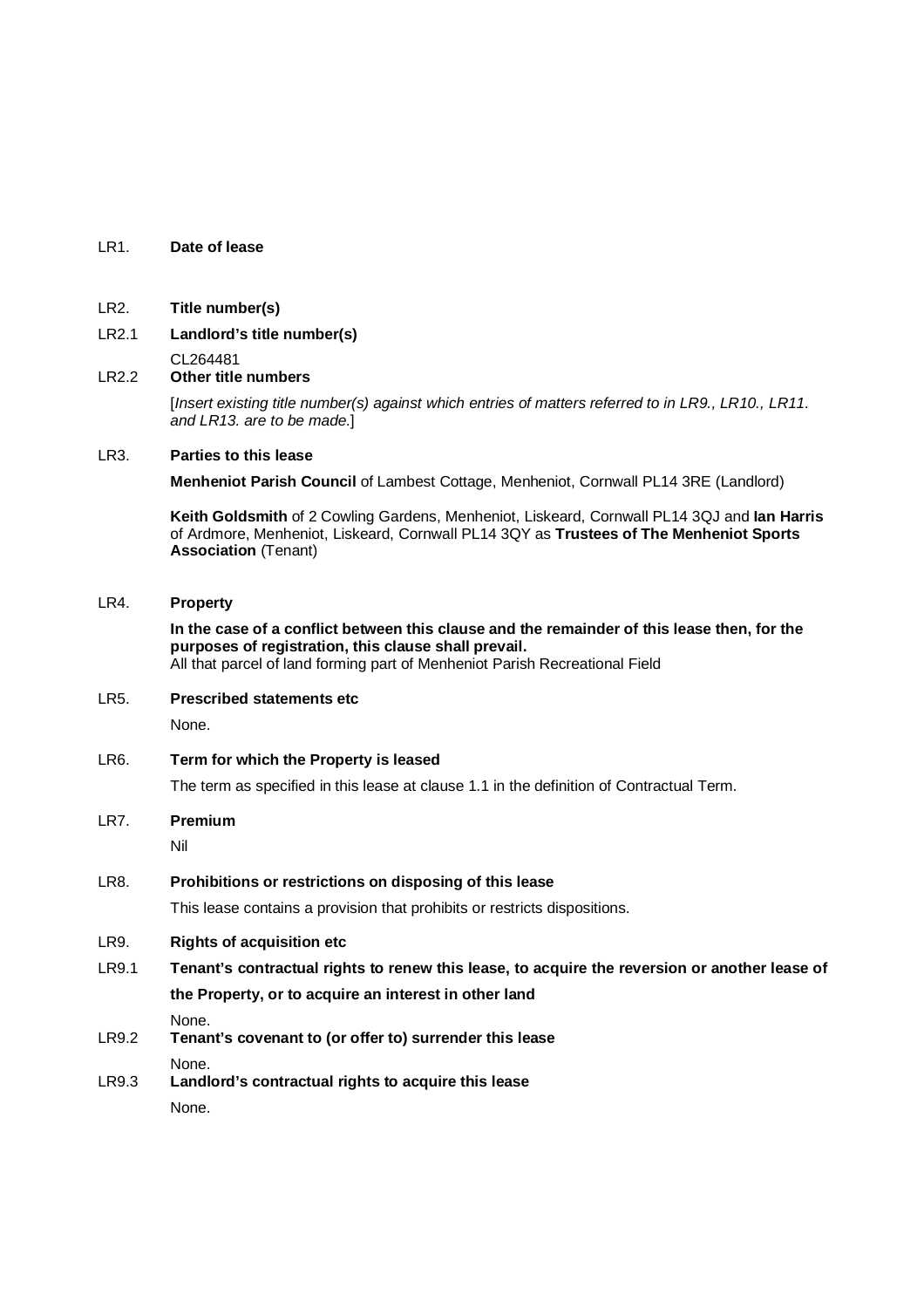LR10. **Restrictive covenants given in this lease by the Landlord in respect of land other than the Property**

None.

- LR11. **Easements**
- LR11.1 **Easements granted by this lease for the benefit of the Property**

Set out in Schedule 1.<br>
IR11 2 **Easements granted** Easements granted or reserved by this lease over the Property for the benefit of other **property**

Set out in Schedule 2.

- LR12. **Estate rentcharge burdening the Property** None.
- LR13. **Application for standard form of restriction** None.

THIS LEASE is made between the parties referred to in clause LR3. and the provisions that follow have effect subject to the provisions contained, and terms used, in clauses LR1. to LR13.

THIS LEASE is made on the contract of the contract of the contract of 2022 and the contract of the contract of 2022

### **PARTIES**

- 1 **Menheniot Parish Council** of Lambest Cottage, Menheniot, Cornwall PL14 3RE (the **Landlord**)
- 2 **Keith Goldsmith** of 2 Cowling Gardens, Menheniot, Liskeard, Cornwall PL14 3QJ and **Ian Harris** of Ardmore, Menheniot, Liskeard, Cornwall PL14 3QY as **Trustees of The Menheniot Sports Association** (the **Tenant**)

THIS DEED provides:

#### 1 **Definitions and interpretation**

1.1 **Definitions** In this Lease:**1954 Act** means the Landlord and Tenant Act 1954; **1995 Act** means the Landlord and Tenant (Covenants) Act 1995; **Adjoining Conduits** means the pipes, sewers, drains, mains, ducts, con-

duits, gutters, watercourses, wires, cables, channels, flues and all other conducting media—including plant or fixtures and fittings and other ancillary appa-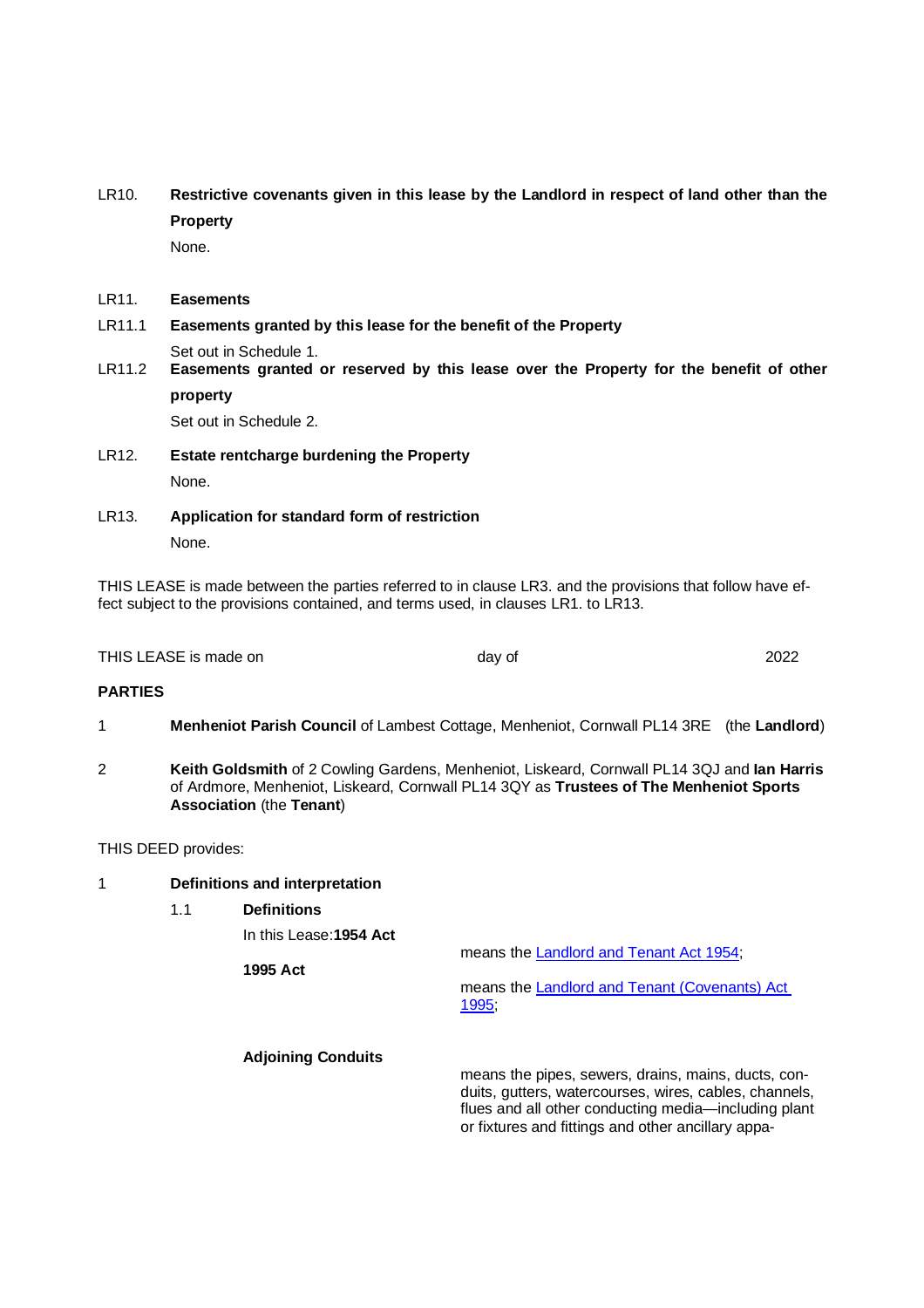|                                           | ratus—that serve the Premises and are in, on, over or<br>under any Adjoining Property of the Landlord;                                                                                                                                                                                                                                                                                                                                                                                                                                  |
|-------------------------------------------|-----------------------------------------------------------------------------------------------------------------------------------------------------------------------------------------------------------------------------------------------------------------------------------------------------------------------------------------------------------------------------------------------------------------------------------------------------------------------------------------------------------------------------------------|
| <b>Adjoining Property of the Landlord</b> | means each and every part of the land neighbouring<br>or adjoining the Premises in which the Landlord has or<br>during the term acquired an interest or estate and the<br>land comprised in Title No. CL264481;                                                                                                                                                                                                                                                                                                                         |
| Association                               | means The Menheniot Sports Association;                                                                                                                                                                                                                                                                                                                                                                                                                                                                                                 |
| <b>Conduits</b>                           | means the pipes, sewers, drains, mains, ducts, con-<br>duits, gutters, watercourses, wires, cables, channels,<br>flues and all other conducting media-including plant<br>or fixtures and fittings and other ancillary appa-<br>ratus-that are in, on, over or under the Premises;                                                                                                                                                                                                                                                       |
| <b>Contractual Term</b>                   |                                                                                                                                                                                                                                                                                                                                                                                                                                                                                                                                         |
| <b>Development</b>                        | means 21 years commencing on and including the<br>date of his Lease;                                                                                                                                                                                                                                                                                                                                                                                                                                                                    |
| <b>Grounds</b>                            | means development as defined by the Town and<br>Country Planning Act 1990 Section 55;                                                                                                                                                                                                                                                                                                                                                                                                                                                   |
|                                           | means any part of the Premises that is not built on;                                                                                                                                                                                                                                                                                                                                                                                                                                                                                    |
| Interest<br><b>Insured Risk</b>           | 3% above Lloyds Bank Plc base lending rate prevail-<br>ing at the time;                                                                                                                                                                                                                                                                                                                                                                                                                                                                 |
|                                           | means the risks of loss or damage by fire, storm,<br>tempest, earthquake, lightning, explosion, riot, civil<br>commotion, malicious damage, terrorism, impact by<br>vehicles and by aircraft and articles dropped from air-<br>craft, flood damage and bursting and overflowing of<br>water pipes and tanks and any other risks (whether or<br>not of the same nature) that the Landlord reasonably<br>decides to insure against from time to time subject to<br>such excesses, exclusions or limitations as the insur-<br>ers require; |
| <b>Operational Covenants</b>              | the covenants set out in Schedule 3;                                                                                                                                                                                                                                                                                                                                                                                                                                                                                                    |
| <b>Permitted Use</b>                      | means use as a public recreational field and playing<br>ground and all weather multipurpose pitch;                                                                                                                                                                                                                                                                                                                                                                                                                                      |
| Plan                                      | means the plan attached to this Lease;                                                                                                                                                                                                                                                                                                                                                                                                                                                                                                  |
| <b>Planning Acts</b>                      | means the <b>Town and Country Planning Act 1990</b> and<br>all other legislation (whether primary or delegated in<br>nature) for the time being in force relating to the con-<br>trol, design, development, occupation or use of land<br>and buildings;                                                                                                                                                                                                                                                                                 |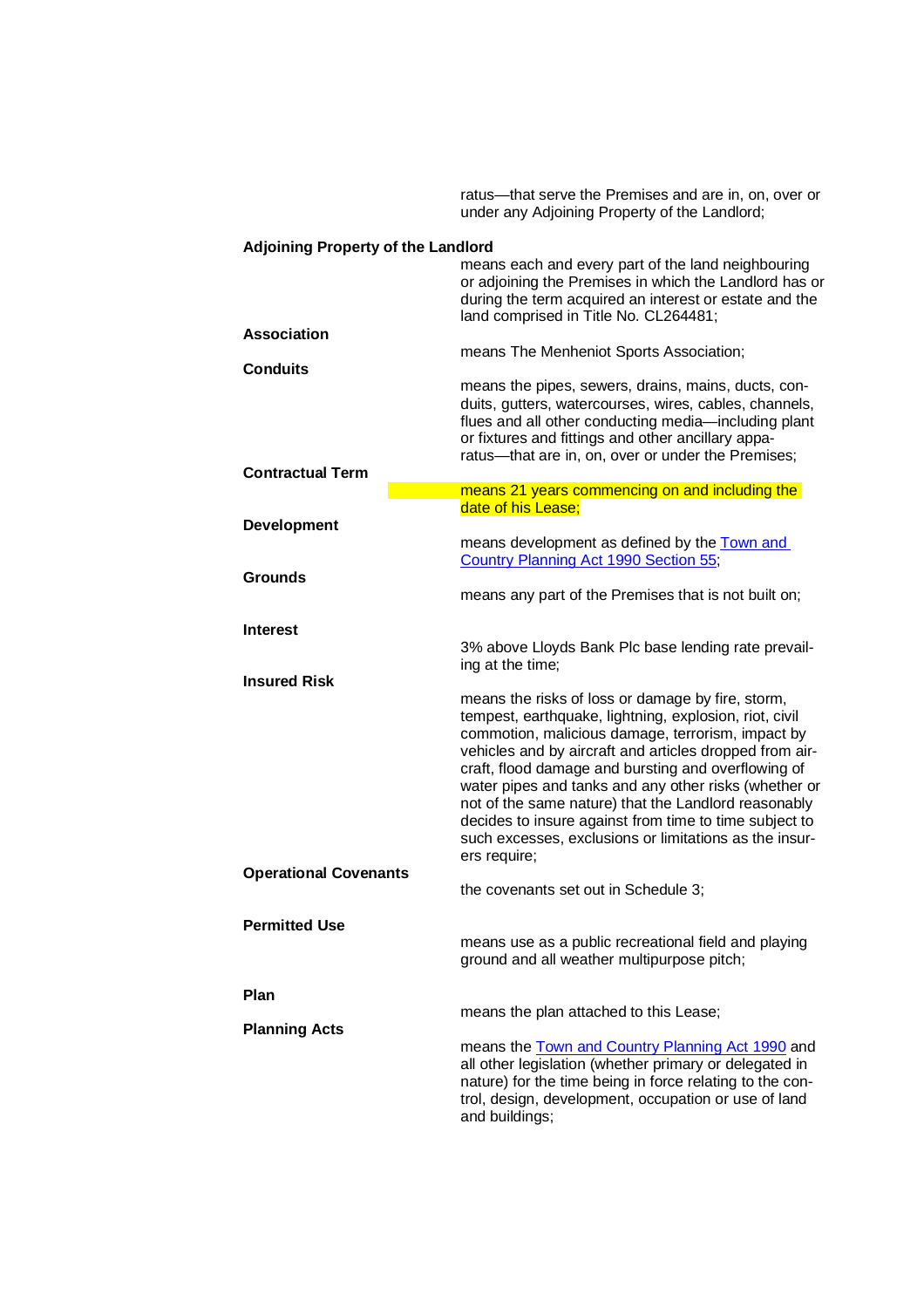| <b>Premises</b>        |     | means the land forming part of Menheniot Playing<br>Field, Menheniot, Liskeard, Cornwall shown for the                                                                                                                                                                                                                                                   |  |  |  |
|------------------------|-----|----------------------------------------------------------------------------------------------------------------------------------------------------------------------------------------------------------------------------------------------------------------------------------------------------------------------------------------------------------|--|--|--|
| Rent                   |     | purposes of identification edged red on the Plan;                                                                                                                                                                                                                                                                                                        |  |  |  |
|                        |     | means £10.00 per annum;                                                                                                                                                                                                                                                                                                                                  |  |  |  |
| Road                   |     |                                                                                                                                                                                                                                                                                                                                                          |  |  |  |
| <b>Term</b>            |     | means the road shown hatched black on the Plan;                                                                                                                                                                                                                                                                                                          |  |  |  |
|                        |     | means the contractual term and any period of hold-<br>ing-over or extension or continuance of the contractual<br>term whether by statute or common law;                                                                                                                                                                                                  |  |  |  |
| <b>Uninsured Risks</b> |     |                                                                                                                                                                                                                                                                                                                                                          |  |  |  |
|                        | (a) | means any risk or element of risk:<br>against which insurance cover is not generally availa-<br>ble in the United Kingdom market for property such as<br>the Premises or is available only on terms or subject to<br>conditions making it unreasonable in all the circum-<br>stances to take out insurance against that risk or ele-<br>ment of risk; or |  |  |  |
|                        | (b) | which is not insured against at the date damage or<br>destruction occurs because of a condition imposed by<br>the insurers;                                                                                                                                                                                                                              |  |  |  |
| <b>VAT</b>             |     |                                                                                                                                                                                                                                                                                                                                                          |  |  |  |
| <b>Working Day</b>     |     | means value added tax or any other tax of a similar<br>nature and unless otherwise expressly stated all ref-<br>erences to rents or other sums payable by the Tenant<br>are exclusive of VAT; and                                                                                                                                                        |  |  |  |
|                        |     | means any day that is not a Saturday or a Sunday or a<br>bank holiday in England and Wales.                                                                                                                                                                                                                                                              |  |  |  |

#### 1.2 **Interpretation**

1.2.1 The expression 'Premises' includes:

- (a) all buildings, erections, structures and plant, equipment and fixtures on the Premises from time to time;
- (b) the fences or walls or hedges or dividing the Premises from Adjoining Property of the Landlord;
- (c) all permitted additions and alterations to the Premises;
- (d) the Conduits;
- (e) wherever the circumstances of its use means it is suitable, any part or parts of the Premises,
- 1.2.2 The expression 'Landlord' includes the person or persons from time to time entitled to possession of the Premises when this Lease comes to an end.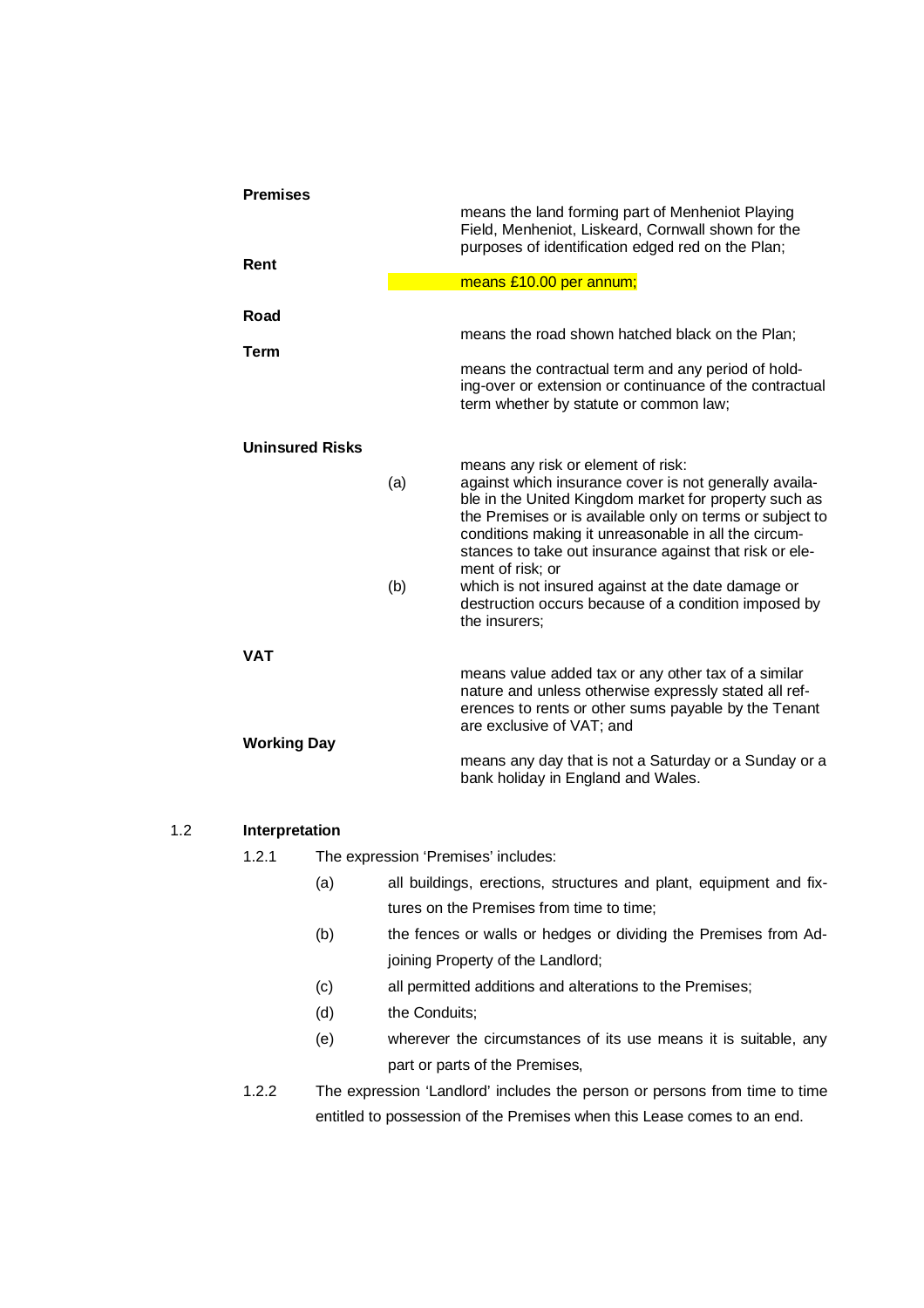- 1.2.3 The expression 'Tenant' includes any person who is for the time being bound by the tenant covenants of this Lease.
- 1.2.4 Unless expressly stated to the contrary, the expression 'this Lease' includes any document supplemental to or collateral with this document or entered into in accordance with this document.
- 1.2.5 References to 'consent of the Landlord' or words to similar effect are references to a prior written consent signed by or on behalf of the Landlord and references to the need for anything to be 'approved by the Landlord' or words to similar effect are references to the need for a prior written approval by or on behalf of the Landlord.
- 1.2.6 References to 'the last year of the Term' are references to the actual last year of the Term however it determines and references to the 'end of the Term' are references to the end of the Term whenever and in whatever manner it determines.
- 1.2.7 References to 'losses' are references to liabilities, awards of damages or compensation, penalties, charges, costs, disbursements and expenses arising from any claim, demand, action or proceedings.
- 1.2.8 Where any party to this Lease for the time being comprises two or more persons, obligations expressed or implied to be made by or with that party are deemed to be made by or with the persons comprising that party jointly and severally.
- 1.2.9 Words that indicate one gender include all other genders, words that indicate the singular include the plural and vice versa and words that indicate persons shall be interpreted as extending to a corporate body or a partnership and vice versa.
- 1.2.10 The clause, paragraph and schedule headings do not form part of this Lease and shall be ignored in its construction.
- 1.2.11 Any reference in this Lease to a clause, paragraph or schedule without further designation is to be construed as a reference to the clause, paragraph or schedule of this Lease so numbered.
- 1.2.12 General words introduced by the word 'other' do not have a restrictive meaning even where preceded by words indicating a particular class of matters.
- 1.2.13 Any covenant by the Tenant not to do anything includes an obligation not to permit or suffer that thing to be done by another person where the Tenant is aware that the thing is being done.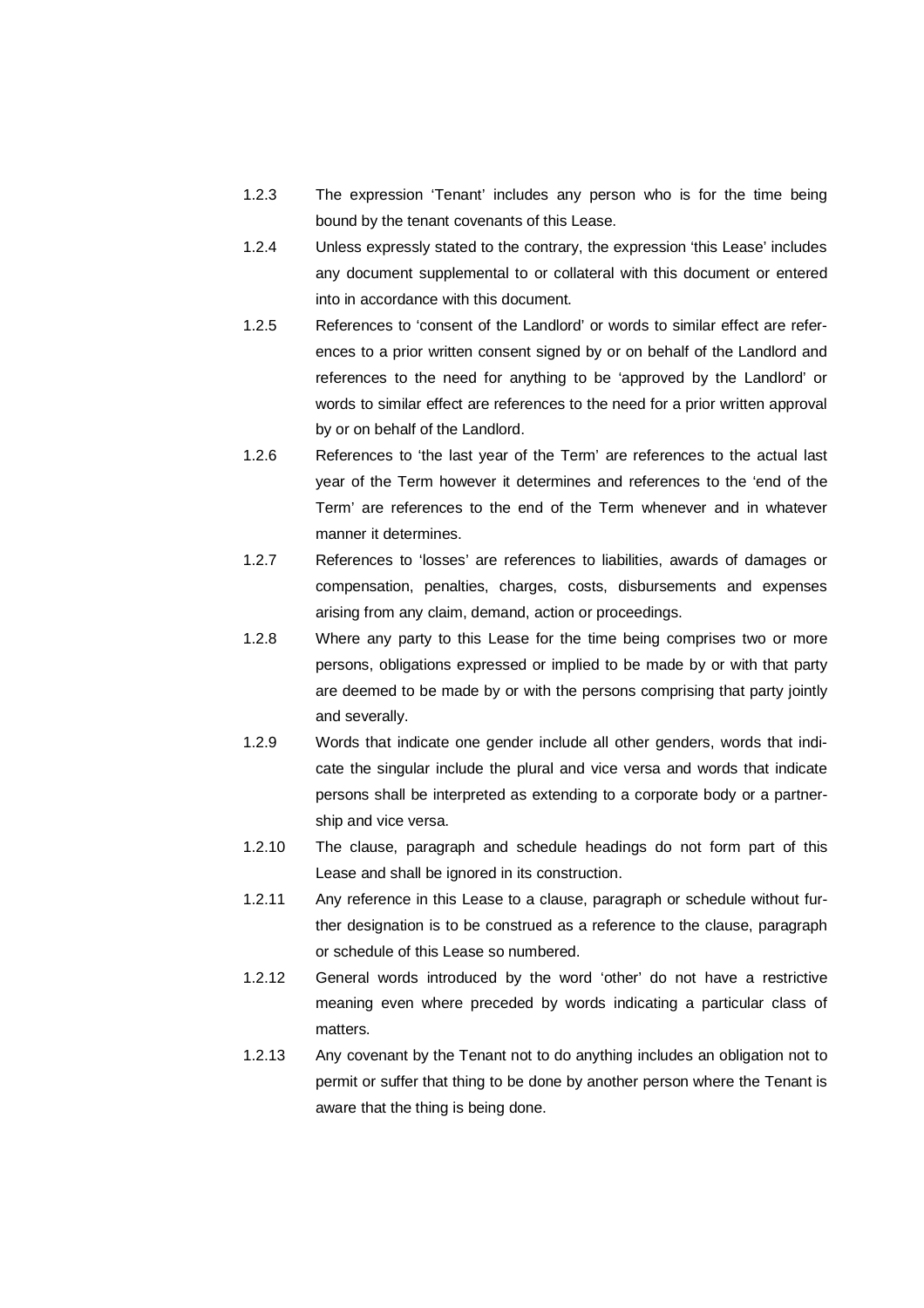- 1.2.14 Any covenant by the Tenant to do anything includes an obligation not to waive the obligation of another person to do that thing.
- 1.2.13 References to any right of the Landlord to have access to the Premises are to be construed as extending to any head landlord and any mortgagee of the Premises and to all persons authorised in writing by the Landlord and any head landlord or mortgagee including agents, professional advisers, contractors, workmen and others.
- 1.2.14 Unless expressly stated to the contrary, any reference to a specific statute includes any statutory extension or modification, amendment, consolidation or re-enactment of that statute and any regulations or orders made under it and any general reference to a statute includes any regulations or orders made under that statute.
- 1.2.15 Where the expressions 'landlord covenant', 'tenant covenant' or 'authorised guarantee agreement' are used in this Lease they are to have the same meaning as is given by the 1995 Act Section 28(1).

### 2 **Letting**

 The Landlord lets the Premises to the Tenant with limited title guarantee, together with the rights specified in Schedule 1, but excepting and reserving to the Landlord the rights specified in Schedule 2 for the Contractual Term at the Rent subject to all covenants, easements, privileges, restrictions, rights and stipulations of whatever nature affecting the Premises.

#### 3 **The Tenant's covenants**

 The Tenant covenants with the Landlord to observe and perform the requirements of this clause 3.

- 3.1 The Tenant must pay the Rent by yearly payments in advance on the  $1<sup>st</sup>$  January in each year;
- 3.2 The Tenant must not exercise or seek to exercise any legal or equitable right or claim to withhold or to make any deduction or set off in relation to the Rent and other payments due under this Lease unless required to do so by law.
- 3.3 The Tenant must pay on demand and must indemnify the Landlord against:
	- 3.3.1 all rates, taxes, assessments, duties, charges, financial impositions and outgoings that are now or may at any time during the Term be charged, assessed or imposed upon the Premises or upon the owner or occupier of them**,** provided that if the Landlord suffers any loss of rating relief that may be applicable to empty premises after the end of the Term because the relief has been allowed to the Tenant in respect of any period before the end of the Term then the Tenant must make good that loss to the Landlord;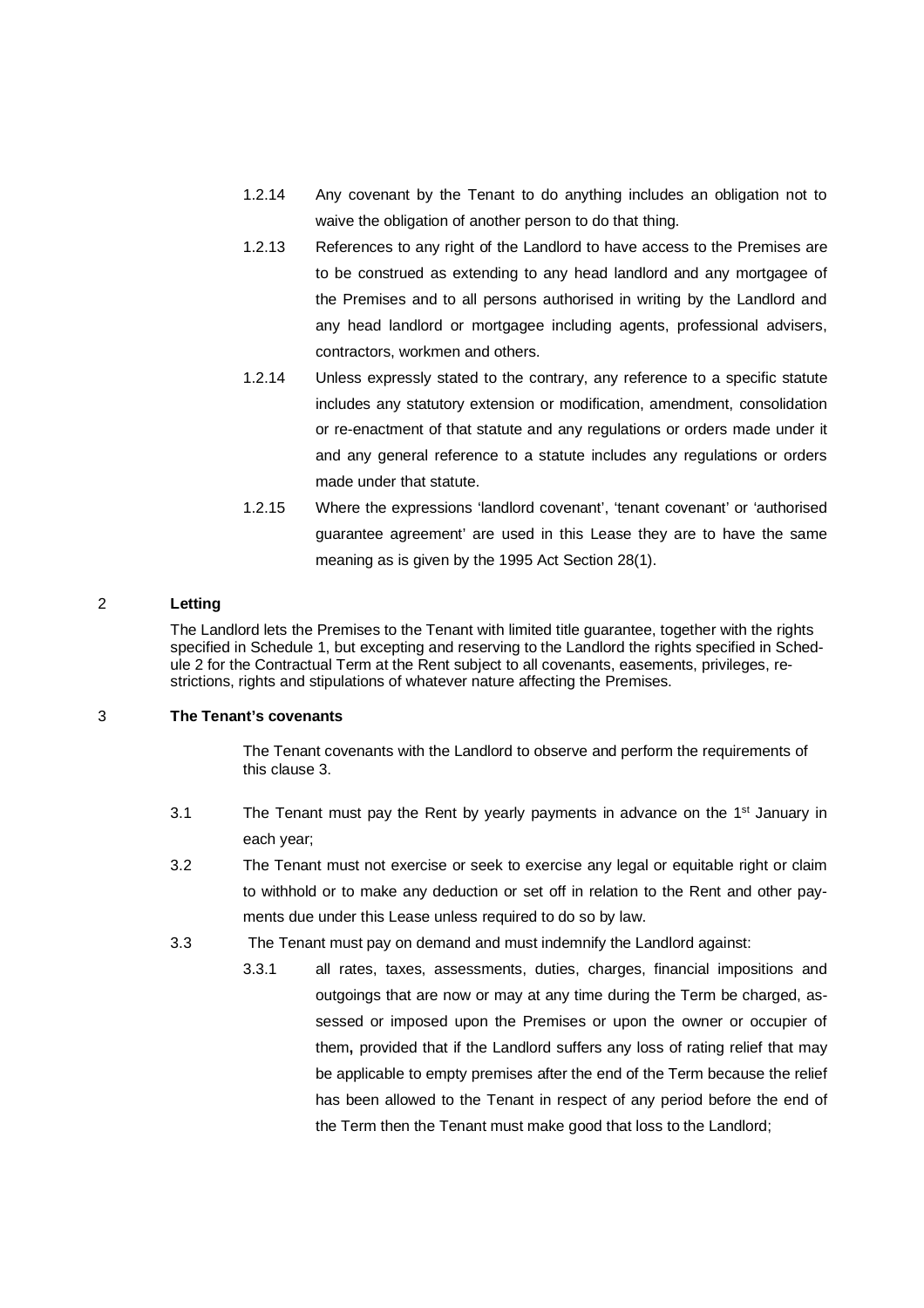- 3.3.2 all VAT that may from time to time be charged on the Rent or other sums payable by the Tenant under this Lease; and
- 3.3.3 all VAT incurred in relation to any costs that the Tenant is obliged to pay or in respect of which the Tenant is required to indemnify the Landlord under the terms of this Lease, except where that VAT is recoverable or available for set-off by the Landlord as input tax.
- 3.4 The Tenant must pay on demand, and must indemnify the Landlord against, the proportion reasonably attributable to the Premises of all rates, taxes, assessments, duties, charges, financial impositions and outgoings that are now or may at any time during the Term be charged, assessed or imposed upon the Premises and any other property (including Adjoining Property of the Landlord) or on its owners or occupiers.
- 3.5 The Tenant must pay to the suppliers, and indemnify the Landlord against, all charges for electricity, water, foul and surface water drainage, gas, telecommunications, internet, data communications and other services consumed or used at or in relation to the Premises (including meter rents and standing charges) and must comply with the lawful requirements and regulations of their respective suppliers.
- 3.6 Where the use of any of the Conduits or any boundary structures or other things is common to the Premises and any adjoining or neighbouring premises other than Adjoining Property of the Landlord, the Tenant must be responsible for, and indemnify the Landlord against, all sums due from the owner, tenant or occupier of the Premises in relation to those Conduits, boundary structures or other things and must undertake all work in relation to them that is the Tenant's responsibility.
- 3.7 The Tenant must:
	- 3.7.1 repair the Premises and keep them in good condition and repair;
	- 3.7.2 maintain the Conduits and fixtures comprising part of the Premises and keep them in proper working order;
	- 3.7.3 replace from time to time the Conduits and any fixtures comprising part of the Premises that become beyond economic repair at any time during or at the end of the Term;
	- 3.7.4 keep the Premises clean and tidy and clear of all rubbish;
	- 3.7.5 not cause Adjoining Property of the Landlord or any other land, roads or pavements abutting the Premises to be untidy or dirty—this obligation in cludes but is not restricted to the depositing of refuse or other materials on them;
- 3.8 The Tenant:
	- 3.8.1 must not make any additions or alterations;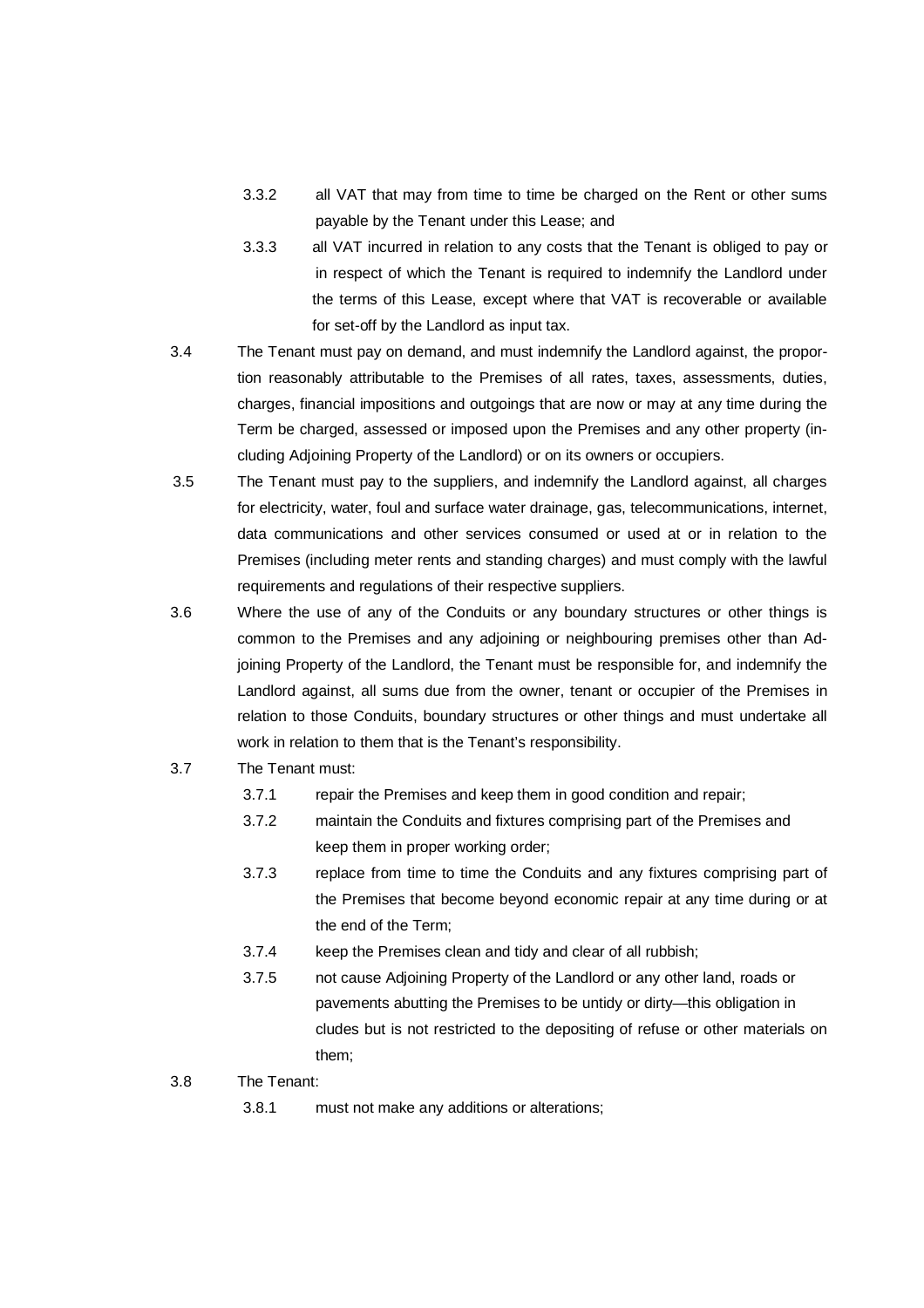3.8.2 must not cut down or injure any trees, plants, bushes or hedges or remove from the Premises any soil, clay, sand or other materials or make any ex cavations without the Landlord's consent;

3.8.3 must agree the method of weed control with the Landlord;

- 3.8.4 must not make any connection with the Conduits except in accordance with plans and specifications approved by the Landlord.
- 3.9 The Tenant must not erect any pole or mast or other apparatus on the Premises relating to electronic, wireless or mobile communications except to the extent required for serving the business carried on by the Tenant from the Premises in accordance with the terms of this Lease and then only with the consent of the Landlord.
- 3.10 The Tenant must:
	- 3.10.1 comply in all respects with the requirements of and carry out all works and provide and maintain all arrangements on or in respect of the Premises or the use to which they are being put under any statutes and any other obligations imposed by law or by any byelaws from time to time applicable to the Premises or the trade or business for the time being carried on there regardless of whether the requirements or obligations are imposed on the owner, the occupier or any other person;
	- 3.10.2 not do in, on or near the Premises anything by reason of which the Landlord may incur any losses under any statute or obligation imposed by law or bye-law.
- 3.11 The Tenant must:
	- 3.11.1 allow the Landlord on reasonable notice to enter the Premises to ascertain whether or not the covenants and conditions of this Lease have been observed and performed.
	- 3.11.2 carry out the works specified in a Notice to Repair immediately, including making good any opening up that revealed a breach of the terms of this Lease; and
	- 3.11.3 if within one month of the service of a Notice to Repair the Tenant has not started to execute the work referred to in that notice (or is not proceeding diligently with it) or if the Tenant fails to finish the work within two months, or if in the Landlord's opinion the Tenant is unlikely to finish the work within that period, permit the Landlord to enter the Premises to execute the outstanding work, and must within 14 of a written demand pay to the Landlord as a debt the cost of so doing and all associated expenses incurred by the Landlord, including legal costs and surveyor's fees.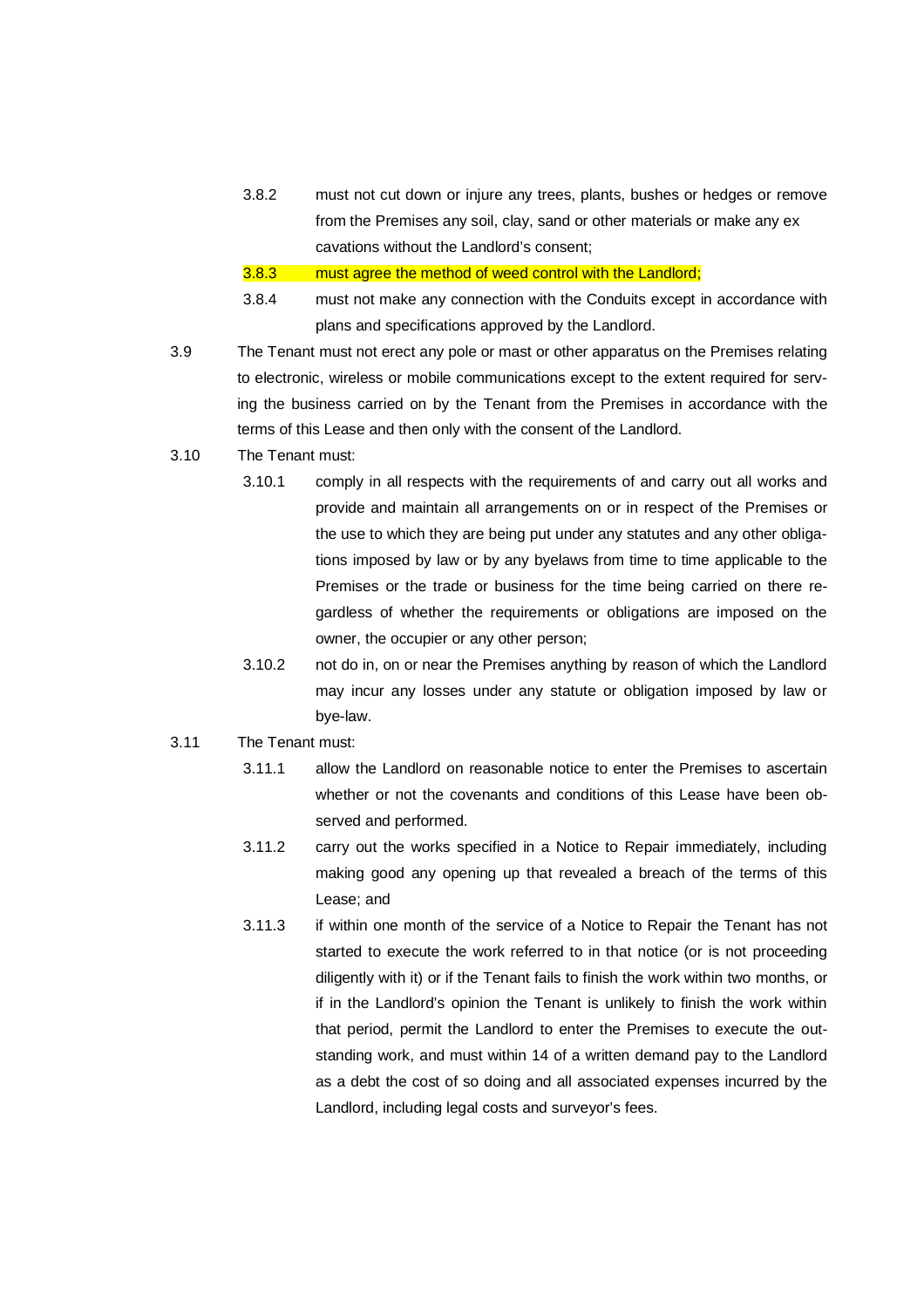- 3.12 The Tenant must not:
	- 3.12.1 hold the Premises on trust for another;
	- 3.12.2 part with or share possession of the Premises or any part of the Premises or permit another to occupy them or any part of them;
	- 3.12.3 assign, sublet or charge the whole or part only of the Premises;
- 3.13 The Tenant must not:
	- 3.13.1 use the Premises other than for the Permitted Use;
	- 3.13.2 use the Premises for any auction sale, any dangerous, noxious, noisy or offensive trade, business, manufacture or occupation or any illegal act or purpose;
	- 3.13.3 use the Premises as sleeping accommodation or for residential purposes or keep any animal, bird or reptile on them; or
	- 3.13.4 do anything on the Premises or allow anything to remain on them that may be or become or cause a nuisance or annoyance, disturbance, inconvenience, injury or damage to the Landlord or its tenants or the owners or occupiers of adjacent or neighbouring premises.
- 3.14 The Tenant must pay to the Landlord on an indemnity basis all costs, fees, charges, disbursements and expenses—including those payable to counsel, solicitors, surveyors and enforcement agents—properly and reasonably incurred by the Landlord in relation to or incidental to:
	- 3.14.1 every application made by the Tenant for a consent or licence required by the provisions of this Lease, whether the application is granted, refused or offered subject to any qualification or condition or the application is withdrawn unless the refusal, qualification or condition is unlawful either because it is unreasonable or otherwise;
	- 3.14.2 the contemplation, preparation and service of a notice under the Law of Property Act 1925 Section 146;
	- 3.14.3 the recovery or attempted recovery of arrears of rent or other sums due under this Lease; and
	- 3.13.4 any other steps taken in contemplation of or in direct connection with the enforcement of the covenants on the part of the Tenant contained in this Lease whether during or after the end of the Term including the preparation, service and negotiation of schedules of dilapidations.
- 3.15 The Tenant must:
	- 3.15.1 observe and comply with the provisions and requirements of the Planning Acts affecting the Premises and their use and must indemnify the Landlord and keep the Landlord indemnified, both during the Term and following the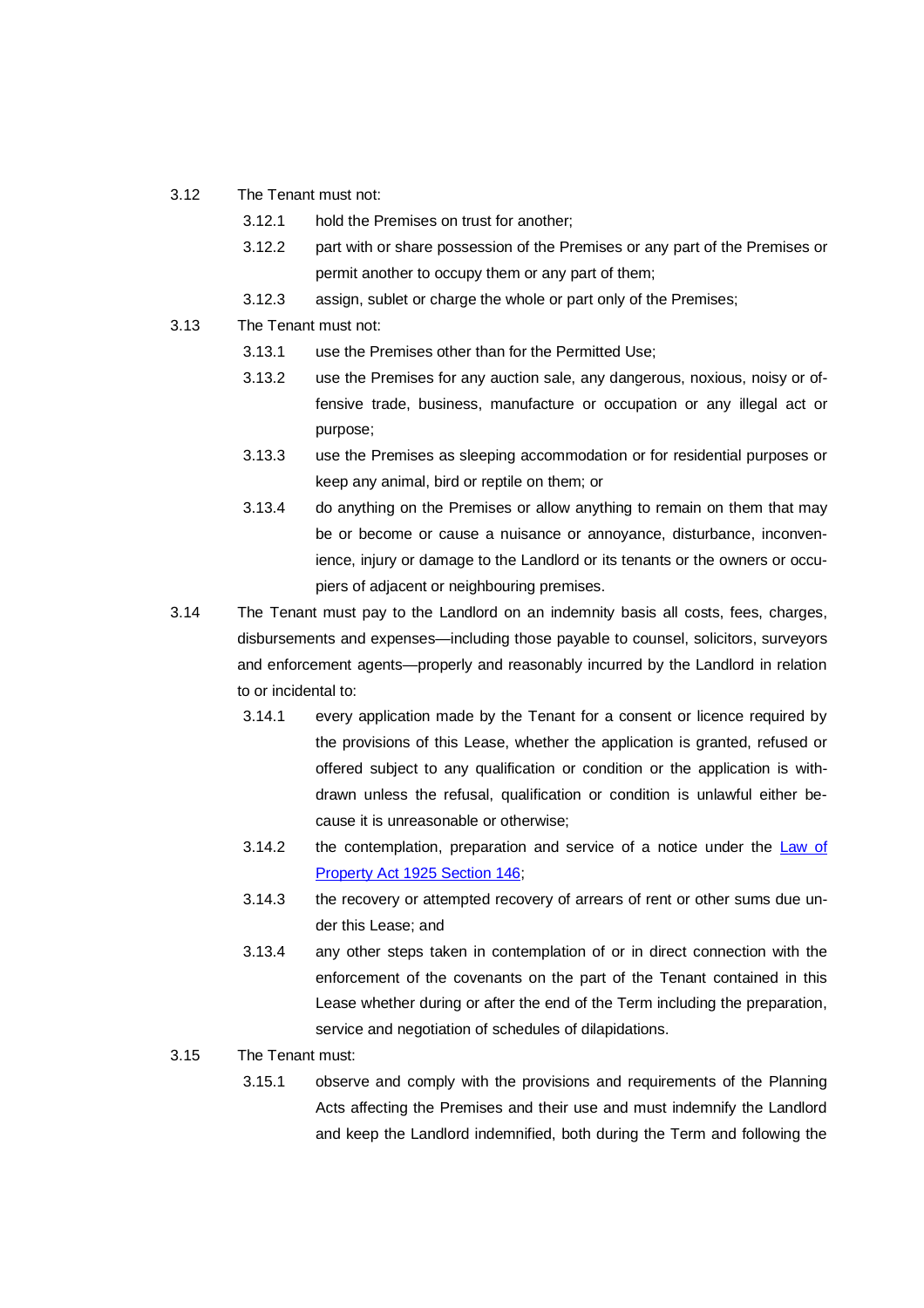end of it, against all losses in respect of any contravention of the Planning Acts;

- 3.15.2 not make any application for planning permission without the consent of the Landlord, whose consent may not be unreasonably withheld or delayed;
- 3.15.3 at the Tenant's own expense obtain any planning permissions and serve any notices that may be required to carry out any Development on or at the Premises;
- 3.15.4 pay and satisfy any charge or levy that may subsequently be imposed under the Planning Acts in respect of the carrying out or maintenance of any Development on or at the Premises;
- 3.15.5 not, despite any consent that may be granted by the Landlord under this Lease, carry out any Development on or at the Premises without the Landlord's consent;
- 3.15.6 where a condition of any planning permission granted for Development begun before the end of the Term requires works to be carried out to the Premises by a date after the end of the Term, (unless the Landlord directs otherwise) finish those works before the end of the Term; and
- 3.15.7 provide, in any case where a planning permission is granted subject to conditions (and if the Landlord so requires) sufficient security for the Tenant's compliance with the conditions and must not implement the planning permission until that security has been provided; and
- 3.15.8 if required by the Landlord to do so, but, at the Tenant's own cost, appeal against any refusal of planning permission or the imposition of any conditions on a planning permission relating to the Premises following an application for planning permission by the Tenant.
- 3.16 If so requested, the Tenant must produce to the Landlord any plans, documents and other evidence the Landlord reasonably requires in order to satisfy itself that the provisions of the Lease have been complied with;
- 3.17 The Tenant must keep the Landlord fully indemnified against all losses that are directly or indirectly caused as a consequence of any act, omission or negligence of the Tenant or any persons at the Premises expressly or impliedly with the Tenant's authority and under the Tenant's control or any breach or non-observance by the Tenant of the covenants, conditions or other provisions of this Lease or any of the matters to which this letting is subject.
- 3.18 At any time during the Term, the Tenant must permit viewing of the Premises at reasonable times of the day by prospective buyers of the Landlord's interest in the Prem-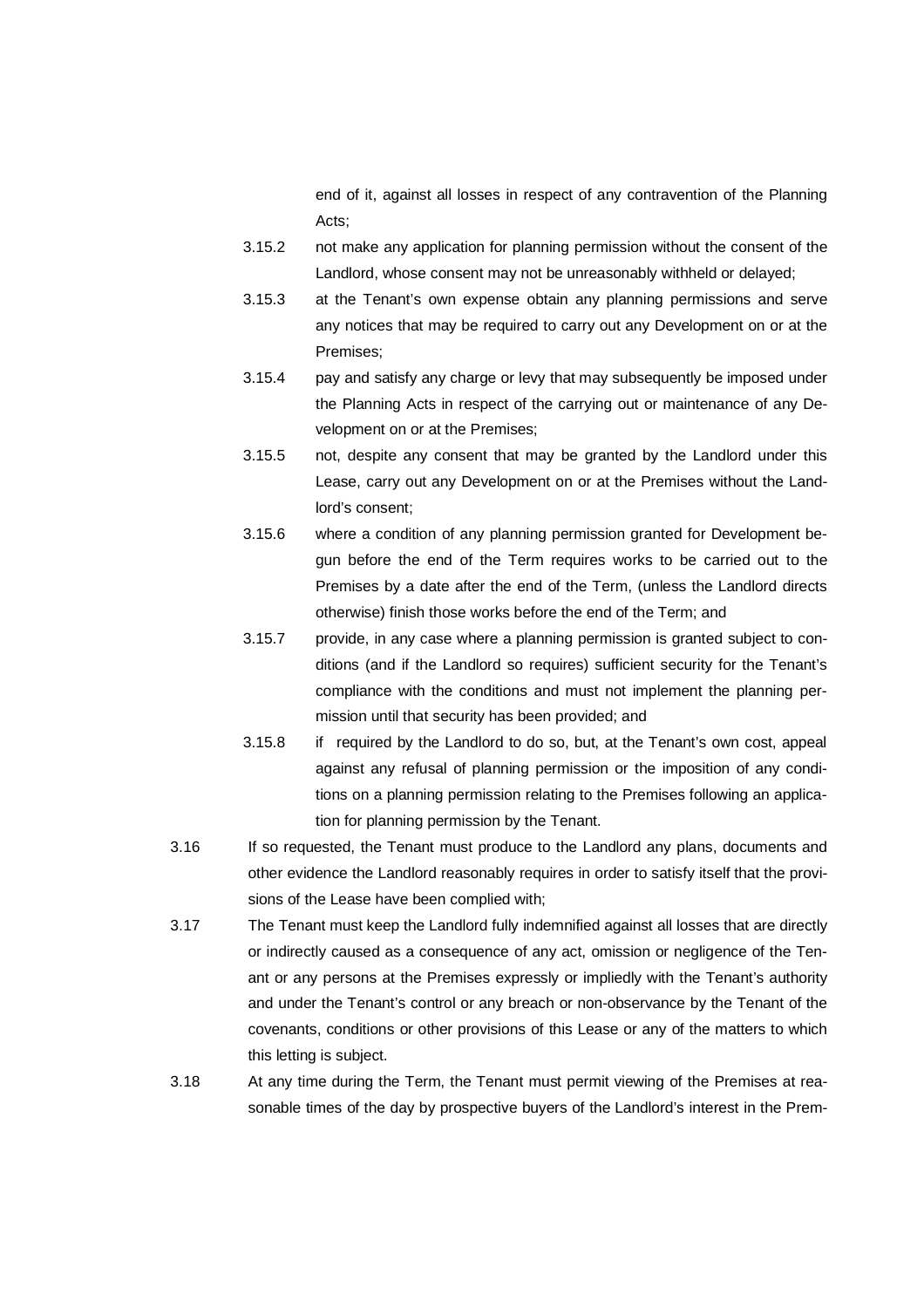ises or of any other interest superior to the Term who are accompanied by or have the prior written authority of the Landlord or the Landlord's agents.

- 3.19 The Tenant must not permit any easements or other rights to be acquired in relation to the Premises and if any encroachment is made or any other action is taken or in either case attempted by a third party that may result in the acquisition of an easement or other right the Tenant must:
	- 3.19.1 notify the Landlord in writing as soon as is reasonably practicable; and
	- 3.19.2 take such action as the Landlord requires to prevent that acquisition.
- 3.20 By the end of the Term, the Tenant must have removed:
	- 3.20.1 all tenant's and trade fixtures and fittings and all signs installed at the Premises; and
	- 3.21.2 at least 3 months beforehand all additions, alterations or other works permitted by this Lease
		- **.** in each instance having made good any damage caused by the removal and restored the Premises to the condition they were in prior to the installation of the items or implementation of the works concerned.
- 3.21 At the end of the Term, the Tenant must:

**.** 

- 3.21.1 give back the Premises to the Landlord with vacant possession and hand over to the Landlord all keys and security devices or access codes relating to the Premises;
- 3.21.2 give back the Premises to the Landlord decorated and repaired in accordance with and in the condition required by the provisions of this Lease; and
- 3.21.3 hand over to the Landlord any statutory registers or records maintained by the Tenant in relation to the Premises including in particular (but without restriction) any health and safety files
- 3.22 If, after the Tenant has vacated the Premises at the end of the Term, any property of the Tenant remains in or on the Premises and the Tenant fails to remove it within four weeks after a written request from the Landlord to do so (or, if the Landlord is unable to make such a request to the Tenant, within two from the first attempt to make it) then:
	- 3.22.1 the Landlord may, as the agent of the Tenant, sell that property, paying the net sale proceeds after deduction of associated costs to the Tenant;
	- 3.22.2 if, having made reasonable efforts to do so, the Landlord is unable to locate the Tenant, then the Landlord may retain the net proceeds of sale absolutely unless the Tenant claims them within two weeks of the date upon which the Tenant vacated the Premises;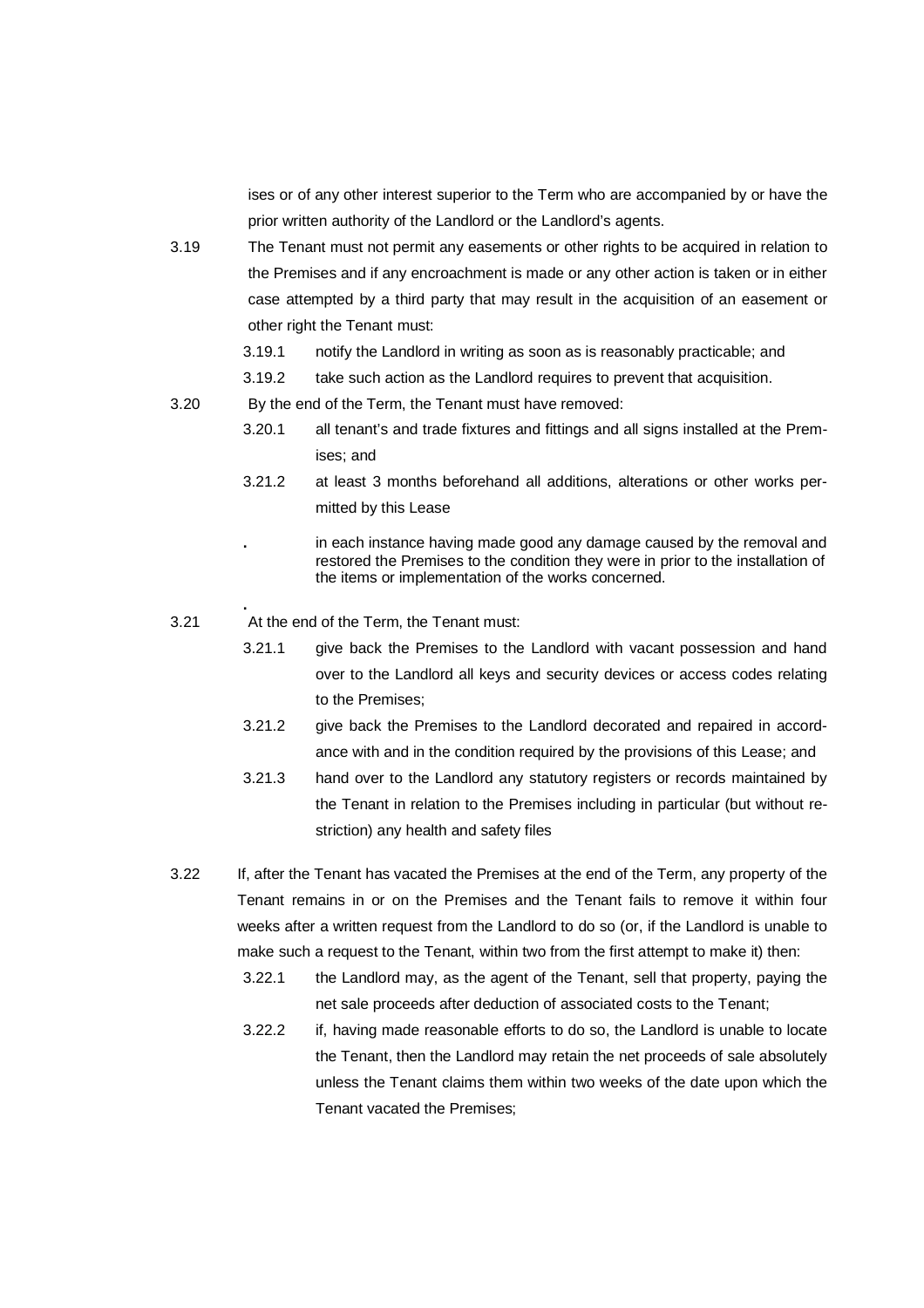- 3.22.3 the Tenant must indemnify the Landlord against any losses incurred by the Landlord in relation to any third party whose property is sold by the Landlord in the mistaken belief held in good faith (which is to be presumed unless the contrary is proved) that the property belonged to the Tenant.
	- **.** In any event the Tenant must indemnify the Landlord against any damage occasioned to the Premises and any losses and any other liability, loss, cost or expense caused to the Landlord by or related to the presence of the property in or on the Premises.
- **.**  3.23 The Tenant must pay Interest on Rent or other sums due under this Lease from the date which they have become due. Nothing in this clause entitles the Tenant to withhold or delay any payment of the Rent or any other sum due under this Lease or affects the rights of the Landlord in relation to any non-payment.
- 3.24 The Tenant must give notice in writing as soon as is reasonably practicable to the Landlord of:
	- 3.24.1 any notice, claim, direction, order or proposal relating to the Premises received by the Tenant or of which the Tenant becomes aware;
	- 3.24.2 any defect or disrepair in the Premises that might give rise to an obligation on the Landlord to do or refrain from doing anything in order to comply with the provisions of this Lease or any duty of care imposed on the Landlord whether under statute or otherwise.
- 3.25 The Tenant must ensure that at all times the Landlord has written notice of the name, home address and home and mobile telephone numbers of at least one person who hold keys and security devices or access codes to the Premises who can be contacted in the event of an emergency for the purposes of obtaining access.
- 3.26 The Tenant must observe and perform the Operational Covenants.
- 3.27 The Tenant must permit the Landlord to exercise any of the rights granted to the Landlord by virtue of the provisions of this Lease at all times during the Term without interruption or interference.
- 3.28 When making any application for consent or approval under this Lease, the Tenant must provide all the information that is required to enable the application to be considered.

### 4 **The Landlord's covenants**

**.** The Landlord covenants with the Tenant to permit the Tenant peaceably and quietly to hold and enjoy the premises without any interruption or disturbance from or by the Landlord or any person claiming under it or in trust for the Landlord.

### 5 **Insurance**

5.1 The Tenant will at their own expense take out a policy of insurance against damage or destruction by the Insured Risk to the extent that such insurance may ordinarily be ar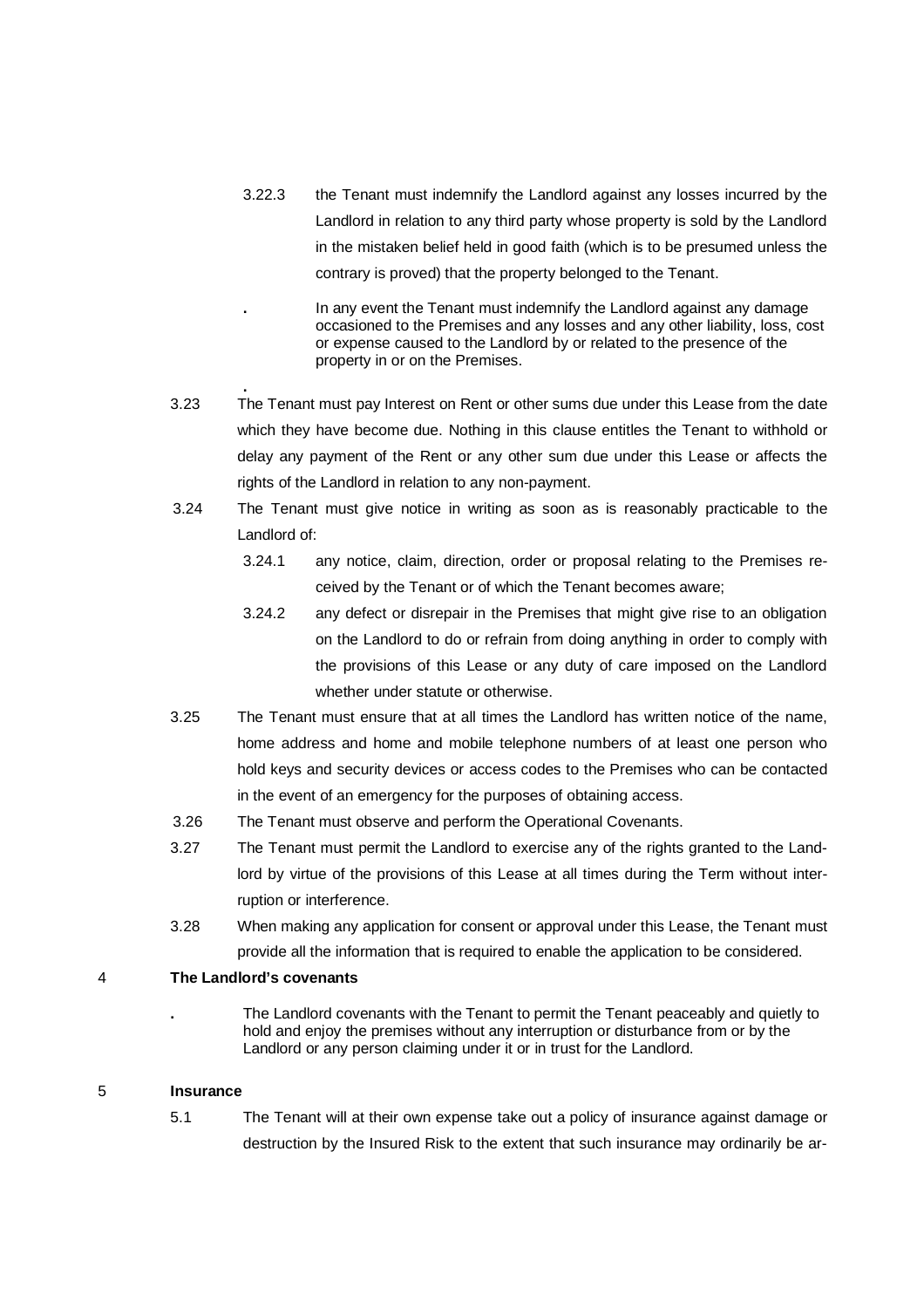ranged for the property such as the Premises with a reputable insurer and a copy of the insurance policy and receipt of payment should be sent by the Tenant to the Landlordwithin seven days of the insurance policy having been taken out and after year subsequent renewal.

5.2 The Tenant shall also take out Public Liability Insurance and the sum insured shall not be less than five million pounds (£5,000,000) but such sum shall be subject to review by the Landlord and the Tenant every five years during the term and a copy of the insurance policy and receipt for payment should be sent to the Landlord within seven days of the insurance policy having been taken out on each renewal of the policy.

### 6. **Forfeiture**

- 6.1 If any of the events set out in clause 6.2 happen, the Landlord may at any time re-enter the Premises or any part of them and this Lease will then immediately end but without affecting the rights or remedies of any party in relation to breaches of the covenants or other terms of this Lease that have already occurred.
- 6.2 The events referred to in clause 6.1 are:
	- 6.2.1 any of the Rent being outstanding for 28 days after becoming due, whether formally demanded or not;
	- 6.2.2 the Tenant breaching any covenant or other term of this Lease;
	- 6.2.3 the Tenant enters into an arrangement for the benefit of the Tenant's creditors;
	- 6.2.4 the Tenant becoming subject to any procedure for the taking of control of the Tenant's goods by another;
	- 6.2.5 on expiry of six months notice given in writing by the Tenant to surrender this Lease.

### 7. **General**

- 7.1 The operation of the Law of Property Act 1925 Section 62 is excluded from this Lease. The only rights granted to the Tenant are those expressly set out in this Lease and the Tenant is not to be entitled to any other rights affecting Adjoining Property of the Landlord.
- 7.2 Each term of this Lease on the part of the Tenant is to remain in full force both at law and in equity even if the Landlord waives or releases that term on any occasion or waives or releases any similar term affecting Adjoining Property of the Landlord.
- 7.3 The Tenant is not to be entitled to the benefit of any covenant, agreement or condition entered into by any tenant of the Landlord in respect of Adjoining Property of the Landlord or the right to enforce or prevent the release or modification of any such covenant, agreement or condition.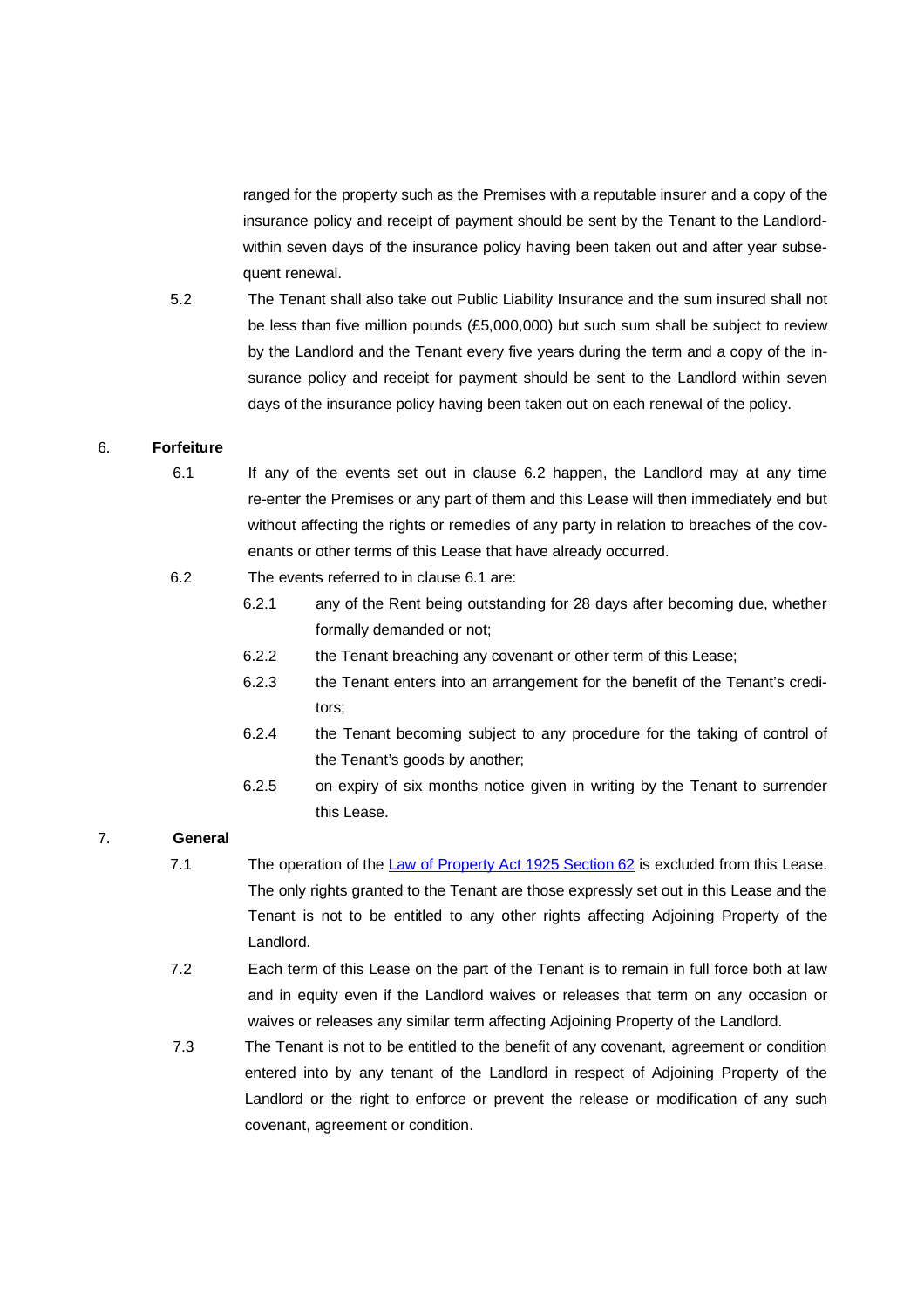- 7.4 If any term of this Lease is, in whole or in part, held to be illegal or unenforceable to any extent under any enactment or rule of law, that term or part shall to that extent be deemed not to form part of this Lease and the enforceability of the remainder of this Lease shall not be affected.
- 7.5 Nothing in this Lease or in any consent or approval granted by the Landlord under this Lease is to imply or warrant that the Premises may lawfully be used under the Planning Acts for the Permitted Use.
- 7.6 Any statutory right of the Tenant to claim compensation from the Landlord on vacating the Premises is excluded to the extent that the law allows.
- 7.7 The Landlord shall not be liable under its obligations contained in this Lease after the Landlord has assigned its interest in the Premises.
- 7.8 The Landlord and the Tenant agree that this Lease shall be exclusively governed by and interpreted in accordance with the laws of England and Wales and to submit to the exclusive jurisdiction of the English courts.
- 7.9 This Lease shall not operate to confer any rights on any third party and no person other than the parties to it may enforce any provision of this Lease by virtue of the Contracts (Rights of Third Parties) Act 1999.
- 7.10 A notice under this Lease must be in writing and, unless the receiving party or their authorised agent acknowledges receipt, is valid if, and only if:
	- 7.10.1 it is delivered to or left at the recipient's address or sent by special delivery post; and
	- 7.10.2 it is served, where the receiving party is a company or limited liability partnership or limited partnership registered in the United Kingdom, at the registered office or principal place of business as appropriate or, where the receiving party is not such an entity:
		- (a) in the case of the Landlord, at the address shown in this Lease or at any address specified in a notice given by the Landlord to the Tenant from time to time; and
		- (b) in the case of the Tenant, at the Premises,

 and if the receiving party consists of more than one person, a notice to one of them is notice to all.

- 7.11 For the purposes of clause 8.11 a notice:
	- 7.11.1 delivered or left at the recipient's address is to be treated as served at the time it is delivered or left; and
	- 7.11.2 sent by special delivery post is to be treated as served on the third Working Day after posting,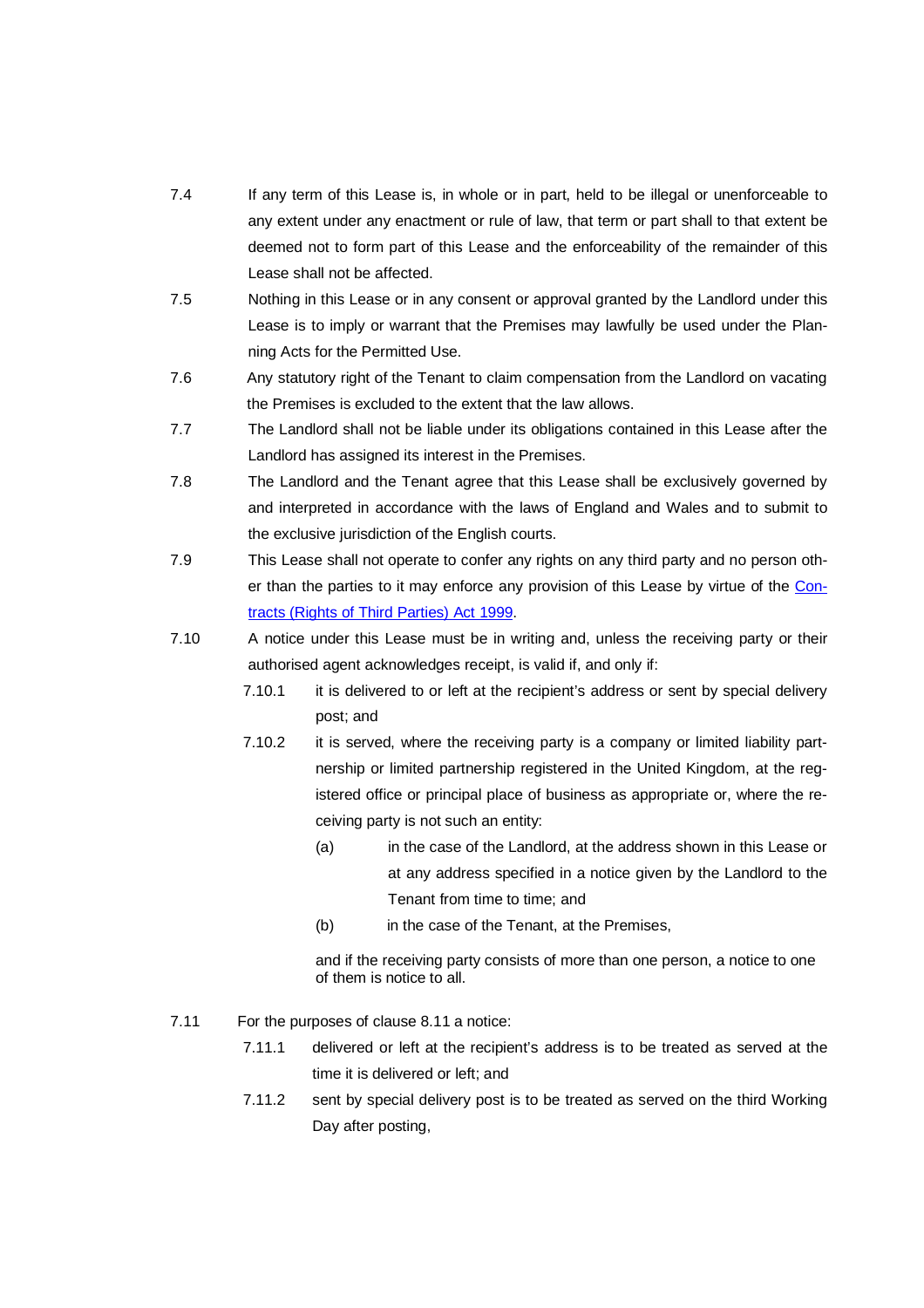- **.** in each instance on whatever date and whether or not it is actually received.
- 7.12 This Lease is a new tenancy for the purposes of the 1995 Act Section 1.

#### 8. **Option for Lease of Adjoining Premises**

The Parties agree as follows:

In this Clause the following terms shall have the following meanings:

| Adjoining Premises: | the area edged red and hatched black marked "B" on the Plan |
|---------------------|-------------------------------------------------------------|
|                     |                                                             |

Lease means the Lease of the adjoining premises;

Option means the Option granted by the Landlord to the Tenant in this clause;<br>Option Notice means a written notice exercising the Option in accordance with the term means a written notice exercising the Option in accordance with the terms of this Clause

- Option Period means the period from and including the date of this Lease up to and not including the date which is 10 years from the date of this Lease;
- 8.1 The Landlord hereby grants to the Tenant during the Option Period an option to take the Lease of the Adjoining Premises.
- 8.2 The Tenant may exercise the Option at any time during the Option Period by servicing the Option Notice on the Landlord provided that all sums due to the Landlord pursuant to this Lease have been paid and there are no outstanding material breaches of the Tenant's covenants in this Lease.
- 8.3 The Option Notice must:
	- (a) be given in accordance with the provisions concerning the services of notices on the Landlord in this Lease; and
	- (b) exercise the Option in respect of the whole of the Adjoining Premises and not in respect of part only
- 8.4 If the Option is exercised in accordance with the terms of this Clause the Landlord will grant to the Tenant and the Tenant will accept for the Lease of the Adjoining Premises.
- 8.5 The Lease shall:
	- (a) include all of the terms, requirements, covenants and conditions contained in this Lease except to the extent that they are inconsistent with the proposed use of the adjoining premises;
	- (b) be between the Landlord and Tenant;
	- (c) be for a term expiring on the term of this Lease;
	- (d) the new Lease shall be completed as soon as reasonably possible at the offices of the Landlord's Solicitor or at other such place as the Landlord shall reasonably require;
- 8.6 There should be no further option to extend the Lease at the determination of the Lease.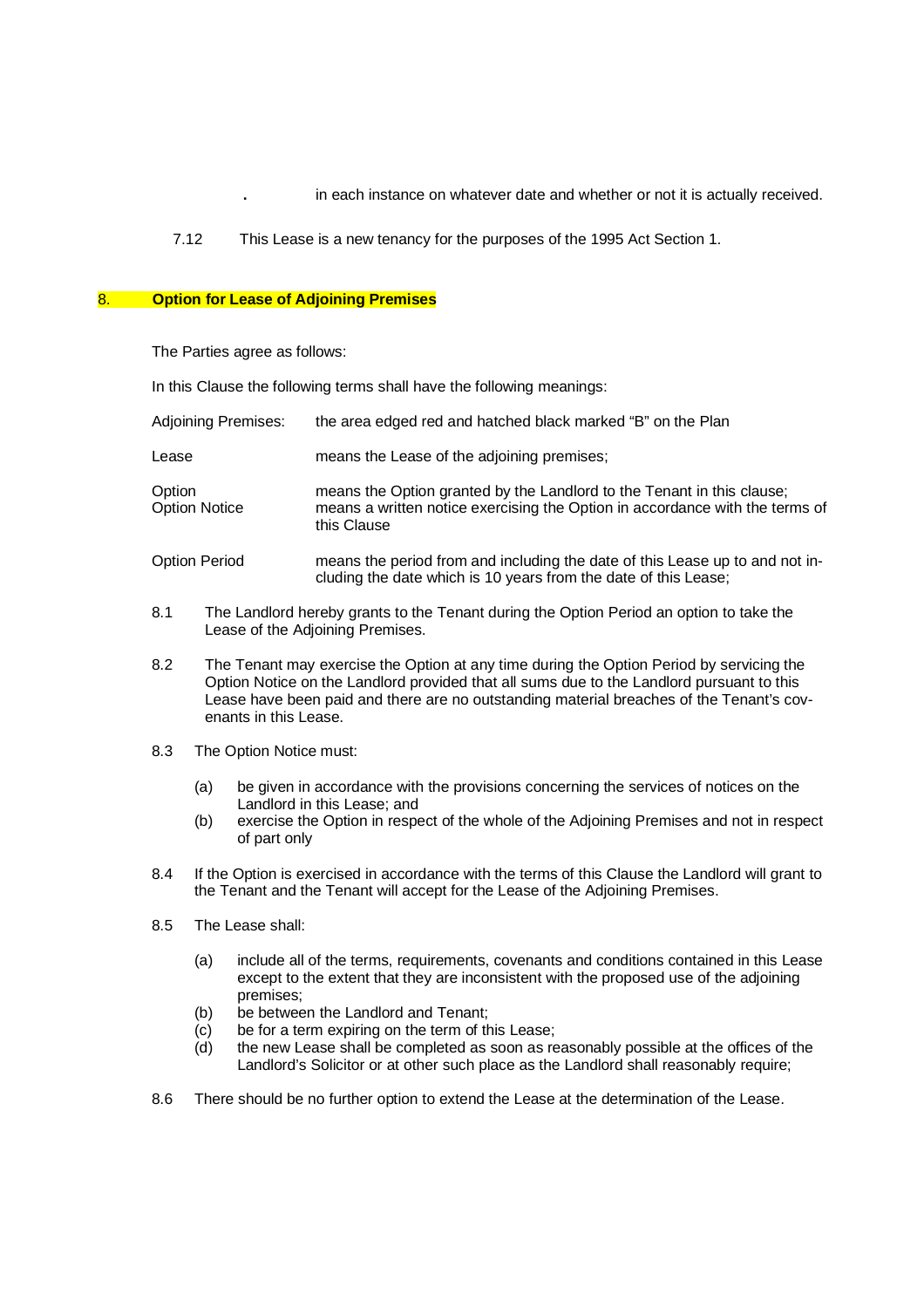**IN WITNESS** whereof Jeremy Tucker the Chairman and John Hesketh the Clerk to the Menheniot Parish Council have set their hands and signed the Lease and the Trustees of Menheniot Sports Association have set theirs hands and signed the Counterpart Lease as a deed the day and year first before written.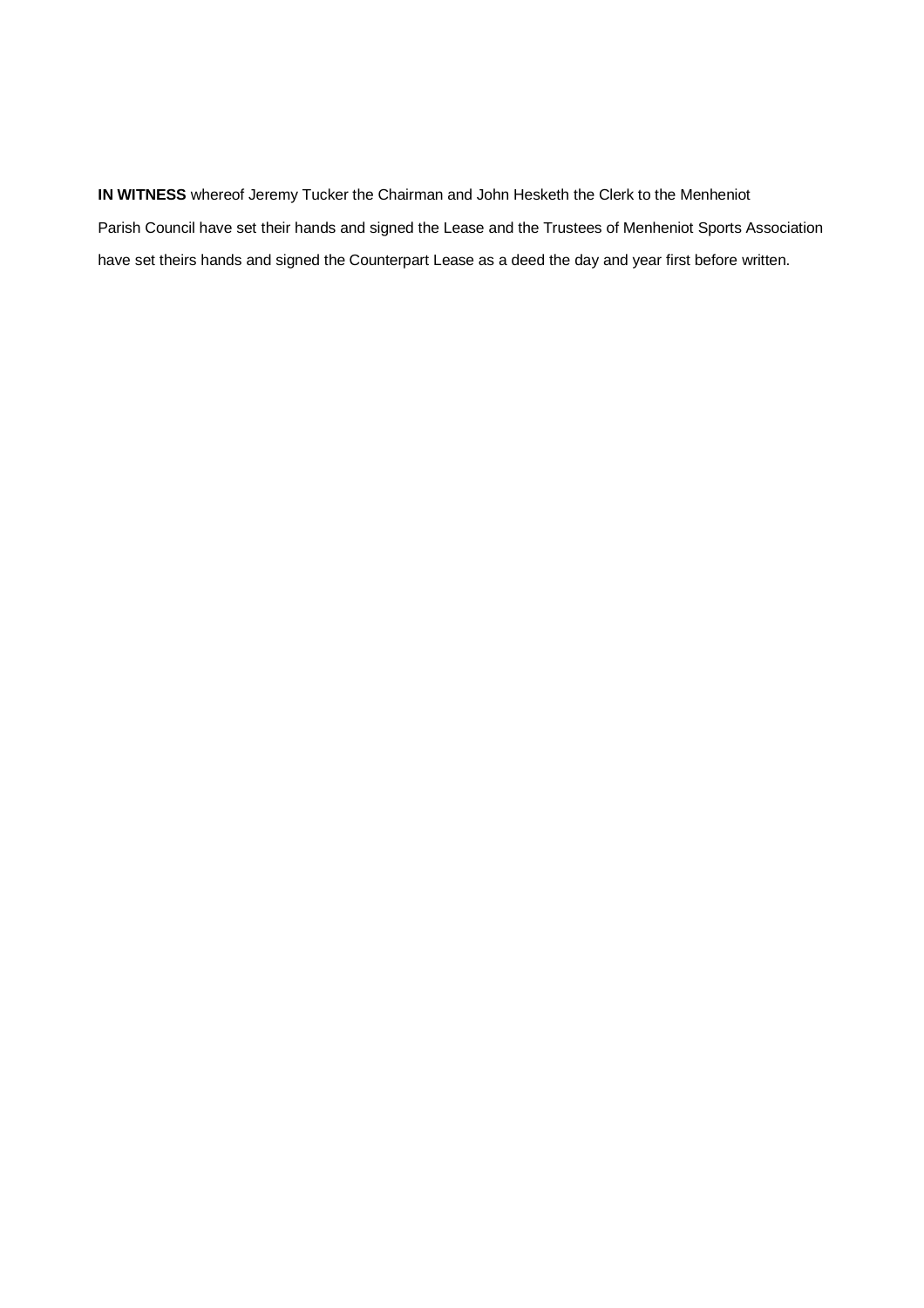#### **Schedule 1 The rights granted**

The following rights are granted to the Tenant:

- 1 the right, subject to temporary interruption for repair, alteration or replacement, to the free passage and running of all services to and from the Premises through the appropriate Adjoining Conduits, in common with the Landlord and all other persons having a like right; and
- 2. the right of subjacent and lateral shelter and protection for the Premises from Adjoining Property of the Landlord.

# **Schedule 2 The rights excepted and reserved**

The following rights are excepted and reserved to the Landlord<sup>9</sup>:

- 1. the right for the Landlord and all persons especially or by implication authorised by the Tenant and in common with the Landlord and all other persons having a like right to pass and repass over and along the Road for all purposes and at all times;
- 2. the right to the free and uninterrupted passage and running of all appropriate services and supplies from and to Adjoining Property of the Landlord in and through the appropriate Conduits and through any structures of a similar use or nature that may at any time be constructed in, on, over or under the Premises as permitted by paragraph 3;
- 3. the right to construct and to maintain in, on, over or under the Premises at any time during the Term any pipes, sewers, drains, mains, ducts, conduits, gutters, watercourses, wires, cables, laser optical fibres, data or impulse transmission, communication or reception systems, channels, flues and all other conducting media—including plant or fixtures and fittings and other ancillary apparatus—for the benefit of Adjoining Property of the Landlord subject to the Landlord taking reasonable steps:
	- 3.1 to ensure that works do not have a materially adverse effect upon the business carried out by the Tenant from the Premises; and
	- 3.2 to limit any interference with the Tenant's use and occupation of the Premises, and making good any resulting damage to the Premises or items at the Premises belonging to the Tenant;
- 4. all rights of light and air to the Premises that now exist or that might otherwise be acquired over any other land;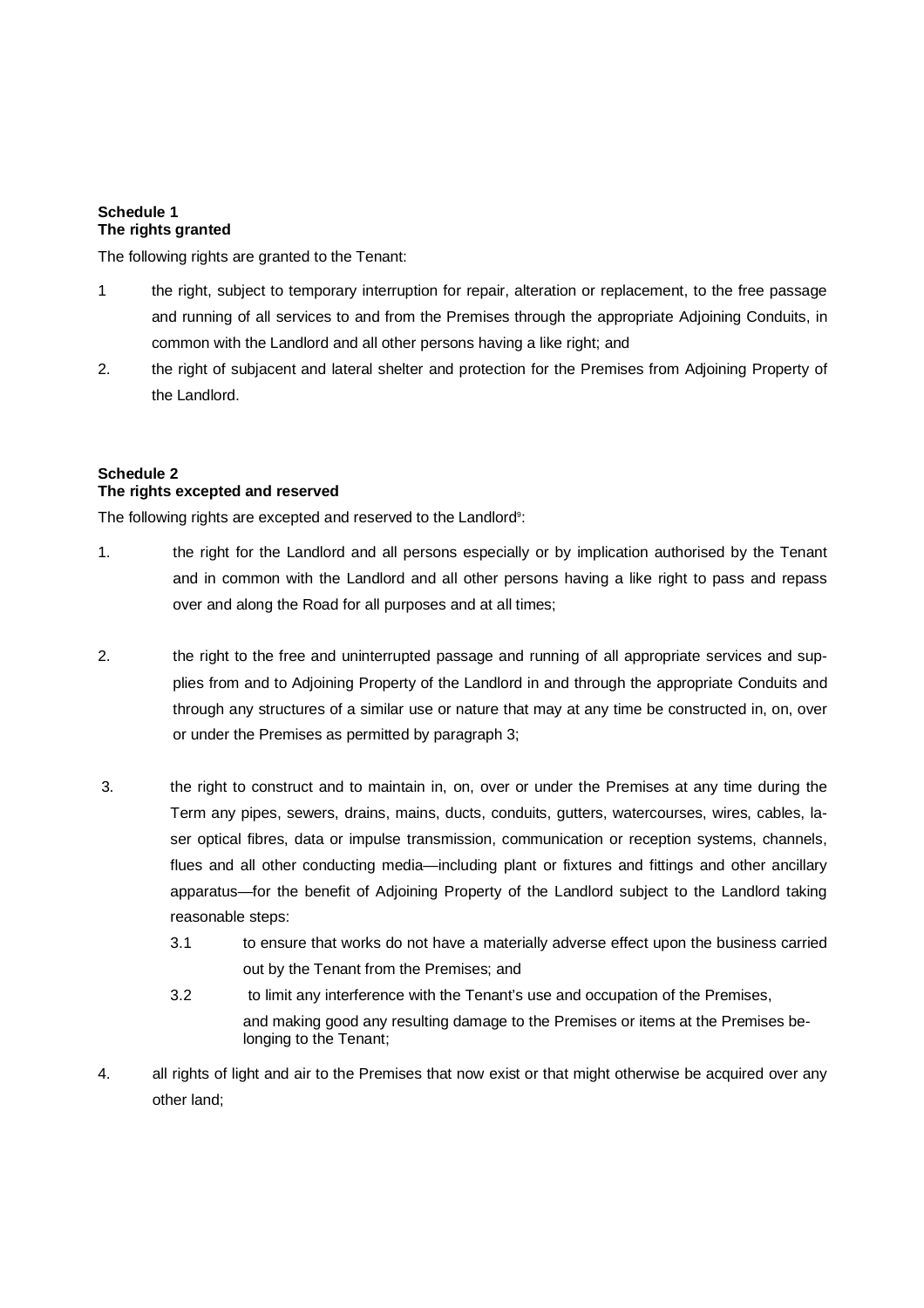- 5. the right of subjacent and lateral shelter and protection for Adjoining Property of the Landlord from the Premises;
- 6. the right to enter (or in emergency to break into and enter) the Premises at any time during the Term on reasonable notice except in emergency when such notice as is reasonably practicable must be given to:
	- 6.1 inspect and measure the Premises;
	- 6.2 inspect, clean, connect to, lay, repair, remove, replace with others, alter or execute any works whatever to or in connection with the conduits, rights, services or supplies referred to in paragraphs 2 and 3;
	- 6.3 carry out work of any kind to Adjoining Property of the Landlord or any other buildings;
	- 6.4 carry out work or do anything whatever that the Landlord is obliged to do under this Lease;
	- 6.5 carry out insurance valuations;
	- 6.6 take inventories of fixtures and other items to be handed back at the end of the Term; and
	- 6.7 exercise any of the rights granted or reserved to the Landlord elsewhere in this Lease;
- 

7. the right at any time to build, demolish, rebuild, alter, raise the height of, extend downwards or otherwise redevelop any building on Adjoining Property of the Landlord in such manner as the Landlord thinks fit, even if doing so obstructs, affects or interferes with the amenity of or the access to the Premises or the passage of light and air to the Premises subject to the Landlord taking reasonable steps:

- 7.1 to ensure that works do not have a materially adverse effect on the business carried out by the Tenant from the Premises; and
- 7.2 to limit any interference with the Tenant's use and occupation of the Premises,
	- **.** and making good any resulting damage to the Premises or items at the Premises belonging to the Tenant;
- 8. the right to underpin and shore up the Premises in connection with the works described in paragraph
- 9. for the purposes of exercising any of the rights granted or reserved to the Landlord in this Lease, the right to bring plant and other ancillary equipment onto the Premises and the right to place ladders or erect scaffolding on the Premises .

### **Schedule 3 The Operational Covenants**

- 1 The Tenant must:
	- 1.1 not allow any persons other than members, guests and employees of the Association to use the Premises for any purpose and in particular (but without limitation) not without the consent of the Landlord to invite or allow the general public to enter the Premises;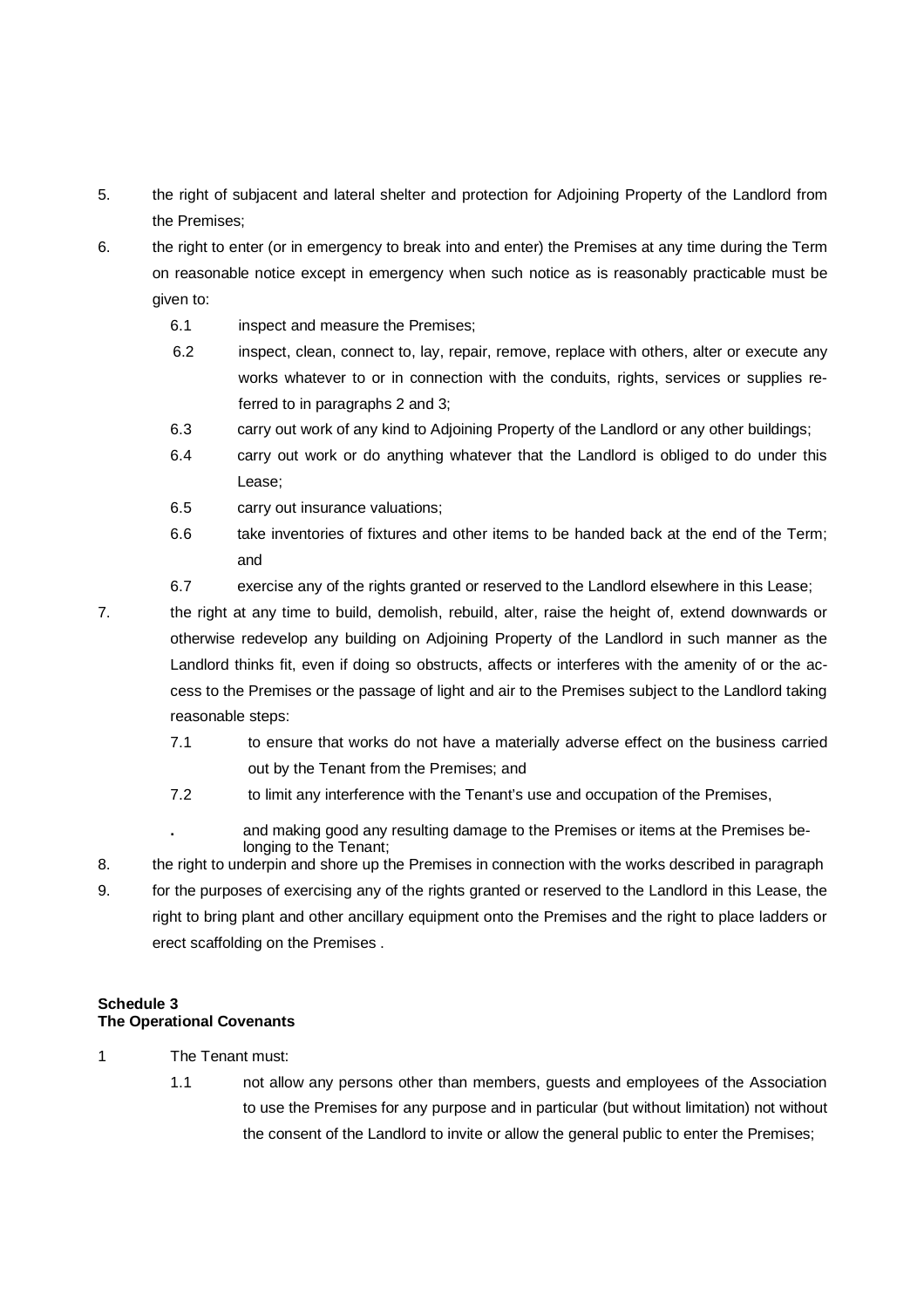- 1.2 keep the gates of the Premises locked when the Premises are not in actual use by members of the Association;
- 1.3 not permit any vehicles belonging to the Tenant or to the members, guests and employees of the Association to be parked on the Road.
- 2 The Tenant must not:
	- 2.1 keep on the Premises any plant, equipment and machinery except to the extent required for serving the business carried on by the Tenant from the Premises in accordance with the terms of this Lease;
	- 2.2 store on the Premises or bring onto them any dangerous substances as defined by the Fire Safety Regulations; or
- 3 The Tenant must not overload the Conduits or take any other action or discharge into the Conduits anything that may:
	- 3.1 harm the environment or human health or otherwise cause pollution or contamination;
	- 3.2 corrode or otherwise harm the Conduits; or
	- 3.3 cause an obstruction or deposit in the Conduits or cause them to function less efficiently than they should.

### 4 The Tenant must:

- 4.1 manage and maintain the Premises including the all weather and multipurpose pitch in good repair and condition at all time and the costs of relaying or maintaining the Premises as a whole is to be met fully by the Tenant;
- 4.2 to keep the Road and the parking spaces thereon in good and clean condition and free from weeds and for the avoidance of doubt the costs of maintaining the road will be met fully by the Tenant;
- 4.3 not to obstruct the Road in respect of the use of the Road by the Landlord and others entitled to use the same;
- 4.4 to keep the Premises well drained and in good condition and free from weeds at all times subject to the Tenant obtaining the consent of the Landlord as to the method of weed control;
- 4.5 maintain all the hedges, ditches, fences and gates in good repair and condition;
- 4.6 not store anything on the Premises or bring anything onto them that is or might become untidy, unclean, unsightly or in any way detrimental to the Premises or the area generally;
- 4.7 not to deposit any waste, rubbish or refuse on the Premises;
- 4.8 not use the Premises for the parking or storing of any vehicle, caravan or movable dwelling except for the parking of vehicles belonging to members, guests and employees of the Association and visitors to the Premises.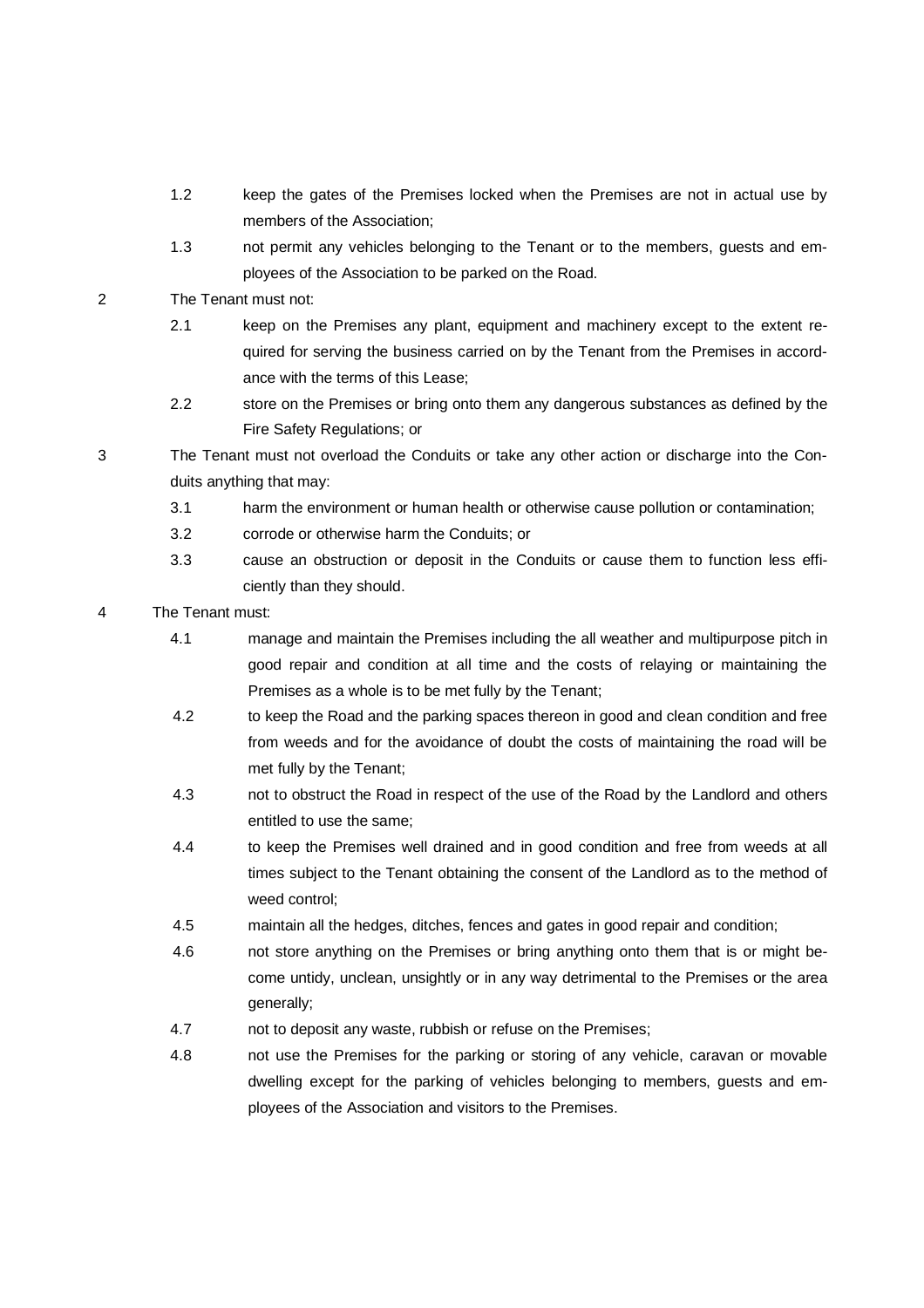- 4.9 not to use or permit the use of the Premises for the parking of commercial vehicles with like commercial vehicles or otherwise except the commercial or other vehicles that are permitted to transport materials that will be necessary to maintain the pitch and ancillary facilities;
- 4.10 not to carry out or permit to be carried out any repairs to any motor vehicles on the Premises;
- 4.11 motor vehicles are not to be parked on any part of the Premises other than the parking spaces that are to be provided along the side of the Road;
- 4.12 Only to use the Multi Use Games Area between the hours of 8.00 am and 9.30 pm. All other areas (including road access) can be used at any time;
- 4.13 Not to permit flood lighting to be used before 3.00 pm or after 9.30 pm at any time
- 5. The Tenant must not load or unload any vehicle unless it is in an area that has been designated for that purpose.

| <b>SIGNED</b> as a Deed by the<br>said JEREMY TUCKER on behalf<br>of Menheniot Parish Council<br>in the presence of |  |
|---------------------------------------------------------------------------------------------------------------------|--|
|                                                                                                                     |  |
|                                                                                                                     |  |
|                                                                                                                     |  |
|                                                                                                                     |  |
| <b>SIGNED</b> as a Deed by the<br>said JOHN HESKETH on behalf<br>of Menheniot Parish Council<br>in the presence of  |  |
|                                                                                                                     |  |
|                                                                                                                     |  |
|                                                                                                                     |  |
|                                                                                                                     |  |